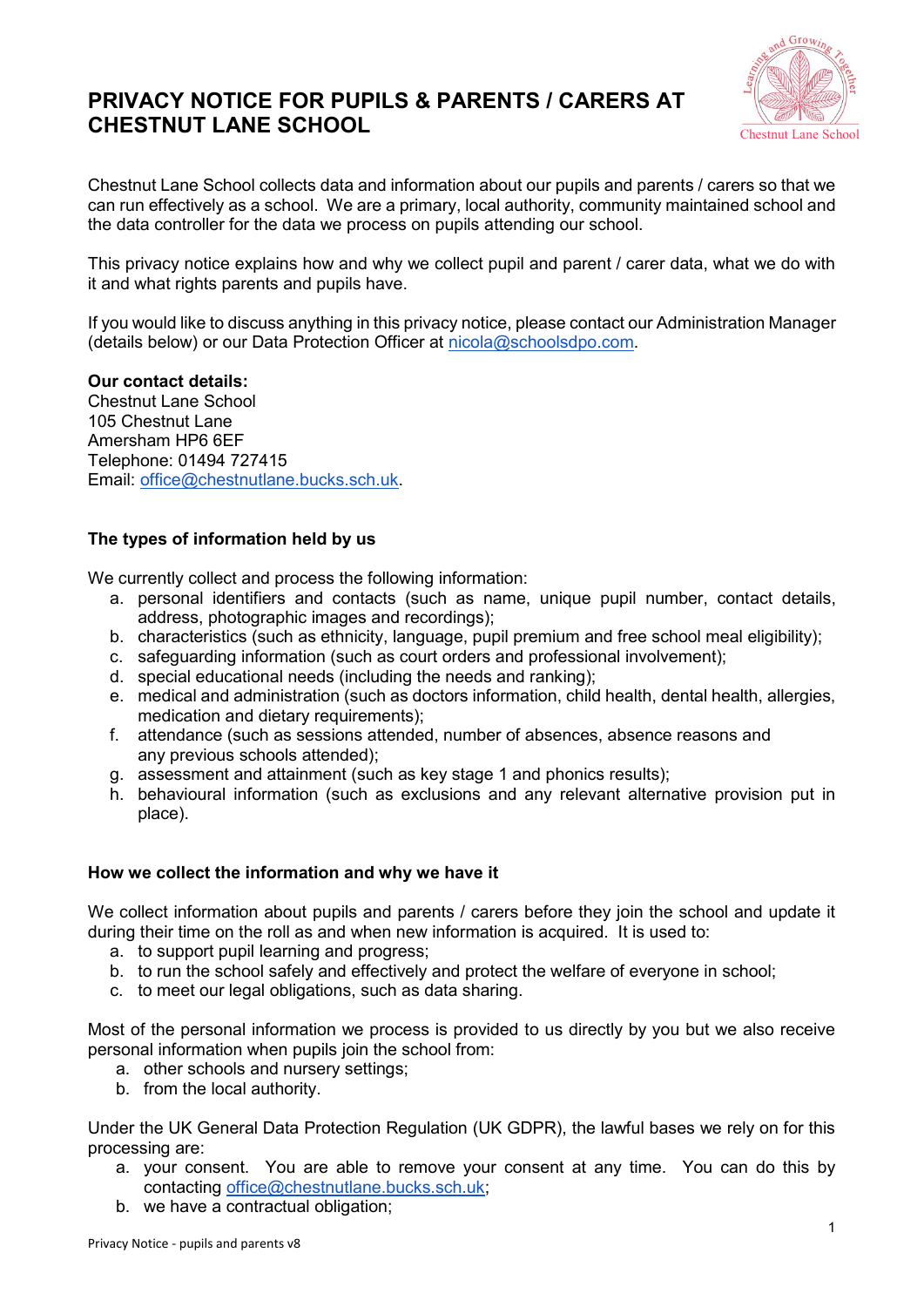- c. we have a legal obligation;
- d. we need it to perform a public task;
- e. we have a vital interest;
- f. we have a legitimate interest.

Some personal information requires extra protection as it is considered more sensitive. This includes race, ethnicity, religious beliefs, medical conditions, genetic information and biometric data, criminal convictions.

If we are processing special category data, our lawful bases will also include one of the following:

- a. we have explicit consent;
- b. to meet our obligations as a controller or those of data subjects;
- c. to meet our public interest task of keeping pupils safe.

Our Appropriate Policy Document gives a more detailed explanation of how we lawfully process special categories of personal data.

## **What we do with the information**

We use the information you have given us, or we have generated to:

- support pupil learning, onsite and remotely
- monitor, report and demonstrate pupil progress
- provide appropriate pastoral care
- assess the quality of our services
- comply with the law regarding data sharing
- protect the welfare of pupils and others in the school
- run the school safely and effectively
- promote the school, including taking photographic images and recordings
- communicate with parents / carers

We may share this information with:

- schools that pupils attend after leaving us
- our local authority, Buckinghamshire Council
- the Department for Education (DfE) (statutory data collections)
- school governors / trustees / parent body
- companies providing services to the school, e.g. catering, photography, communication services.

From time to time, we may also share pupil information with other third parties including the following:

- the Police and law enforcement agencies
- NHS health professionals including the school nurse
- Educational psychologists
- Education Welfare Officers
- Courts, if ordered to do so
- Prevent teams in accordance with the Prevent Duty on schools.

In the event that we share personal data about pupils with third parties, we will provide the minimum amount of personal data necessary to fulfil the purpose for which we are required to share the data.

### **How we store your information**

A significant amount of personal data is stored electronically, for example, on our MIS (management information system) database and curriculum network. Some information may also be stored in hard copy format in lockable filing cabinets.